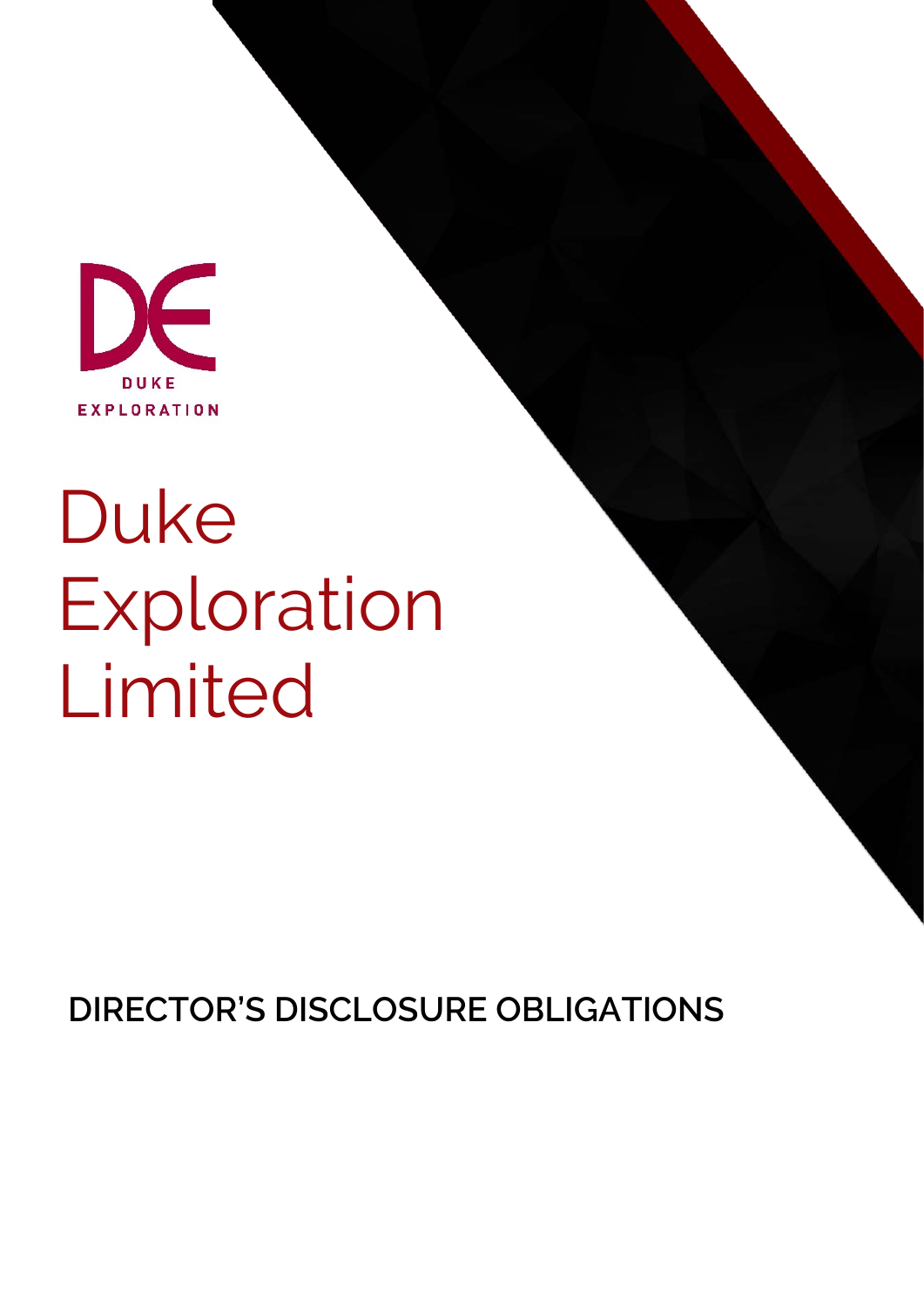

#### **DUKE EXPLORATION LIMITED**

ABN 28 119 421 868

The following information sets out a Director's disclosure obligations to enable the Company to comply with ASX Listing Rules. To assist in the notification process, Directors should use the Director's Declaration of Interest Form to provide the required information to the Company.

## **A) INITIAL DISCLOSURE**

The Director must provide to the Company Secretary the following information as at the date they become a director:

- (a) details of all securities of the Company registered in the Director's name. These details include the number and class of the securities;
- (b) details of all securities of the Company not registered in the Director's name but in which the Director has a relevant interest within the meaning of section 9 of the Corporations Act. These details include the number and class of the securities, the name of the registered holder and the circumstances giving rise to the relevant interest; and
- (c) details of all contracts (other than contracts to which the Company is a party) to which the Director is a party or under which the Director is entitled to a benefit, and that confer a right to call for or deliver shares in, debentures of, or interests in a managed investment scheme made available by, the Company or a related body corporate. These details include the number and class of the shares, debentures or interests, the name of the registered holder if the shares, debentures or interests have been issued and the nature of the Director's interest under the contract.

## **B) ONGOING DISCLOSURE**

The Director must provide to the Company Secretary the following information:

- (a) details of changes in securities of the Company registered in the Director's name other than changes occurring as a result of corporate actions by the Company. These details include the date of the change, the number and class of the securities held before and after the change, and the nature of the change, for example onmarket transfer. The Director must also provide details of the consideration payable in connection with the change, or if a market consideration is not payable, the value of the securities the subject of the change;
- (b) details of changes in securities of the Company not registered in the Director's name but in which the Director has a relevant interest within the meaning of section 9 of the Corporations Act. These details shall include the date of the change, the number and class of the securities held before and after the change, the name of the registered holder before and after the change, and the circumstances giving rise to the relevant interest. The Director will also provide details of the consideration payable in connection with the change, or if a market consideration is not payable, the value of the securities the subject of the change; and
- (c) details of all changes to contracts (other than contracts to which the Company is a party) to which the Director is a party or under which the Director is entitled to a benefit, and that confer a right to call for or deliver shares in, debentures of, or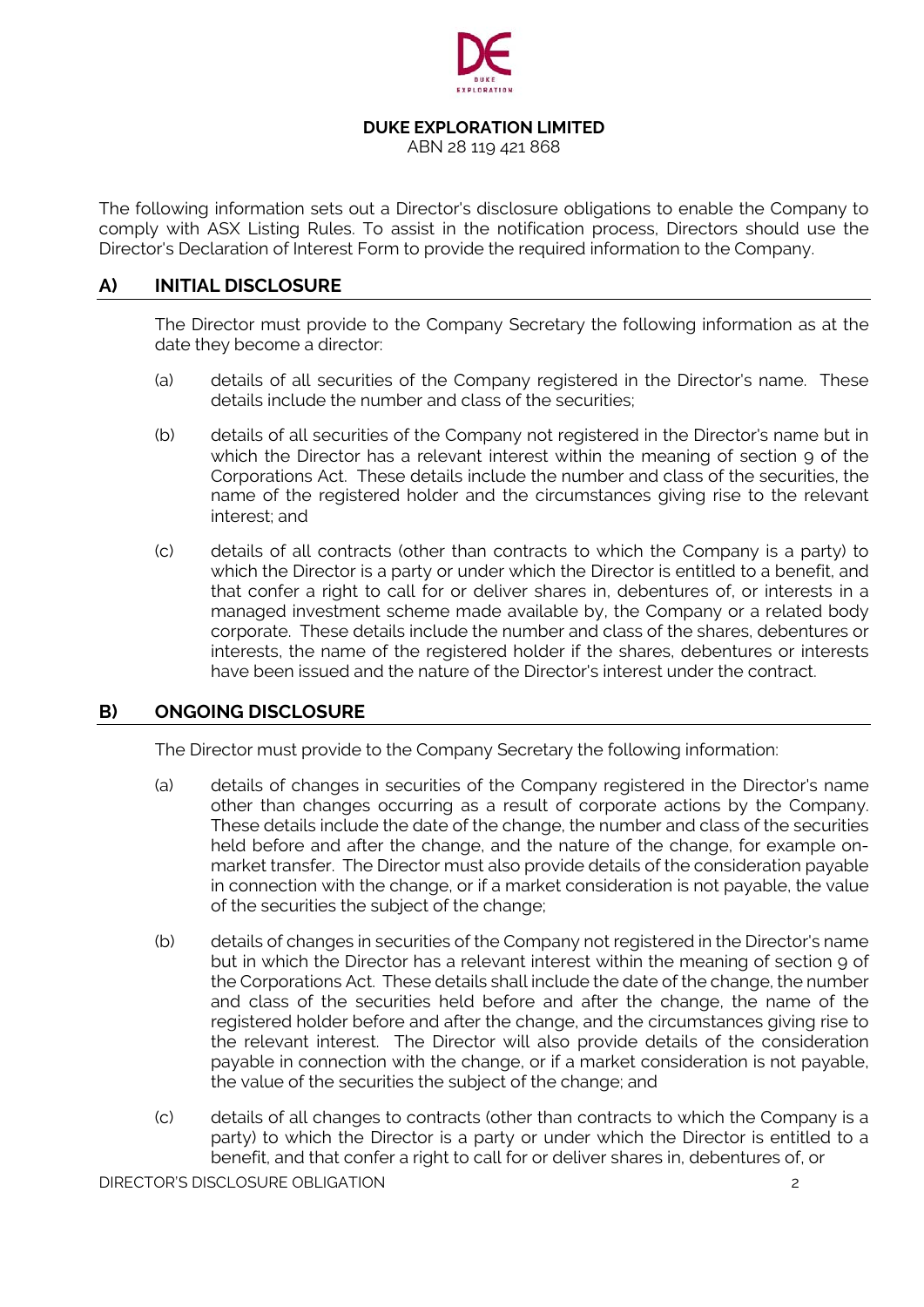interests in a managed investment scheme made available by, the Company or a Related Body Corporate. These details include the date of the change, the number and class of the shares, debentures or interests to which the interest relates before and after the change, the name of the registered holder if the shares, debentures or interests have been issued, and the nature of the Director's interest under the contract.

The Director must provide to the Company Secretary the required information as soon as reasonably possible after the date of the contract to buy and sell the securities ("Contract Date") and in any event:

- (a) if the Director does not have a substantial holding, no later than 3 business days after the Contract Date; or
- (b) if the Director has, begins to have or ceases to have a substantial holding, the business day after the Contract Date.

#### **C) FINAL DISCLOSURE**

The Director must provide to the Company Secretary the following information upon the date of ceasing to be a Director:

- (a) details of all securities of the Company registered in the Director's name. These details include the number and class of the securities;
- (b) details of all securities of the Company not registered in the Director's name but in which the Director has a relevant interest within the meaning of section 9 of the Corporations Act. These details include the number and class of the securities, the name of the registered holder and the circumstances giving rise to the relevant interest; and
- (c) details of all contracts (other than contracts to which the Company is a party) to which the Director is a party or under which the Director is entitled to a benefit, and that confer a right to call for or deliver shares in, debentures of, or interests in a managed investment scheme made available by, the Company or a related body corporate. These details include the number and class of the shares, debentures or interest, the name of the registered holder if the shares, debentures or interests have been issued and the nature of the interest under the contract.

## **D) AGENCY**

Each Director authorises the Company to give the information provided by the Director to ASX on the Director's behalf and as the Director's agent.

## **E) OTHER DISCLOSURE OBLIGATIONS**

The Director acknowledges that the above provisions relate specifically to disclosure requirements under the ASX Listing Rules and that additional disclosure obligations arise under section 191 and other provisions of the Corporations Act.

The Director acknowledges that from time to time their independence status, as determined by the Board in accordance with the Company's Policy on Assessing the Independence of Directors, may change. In the event of a change or of a potential change, the Director shall immediately notify the Board.

I have read and understood the contents of this document.